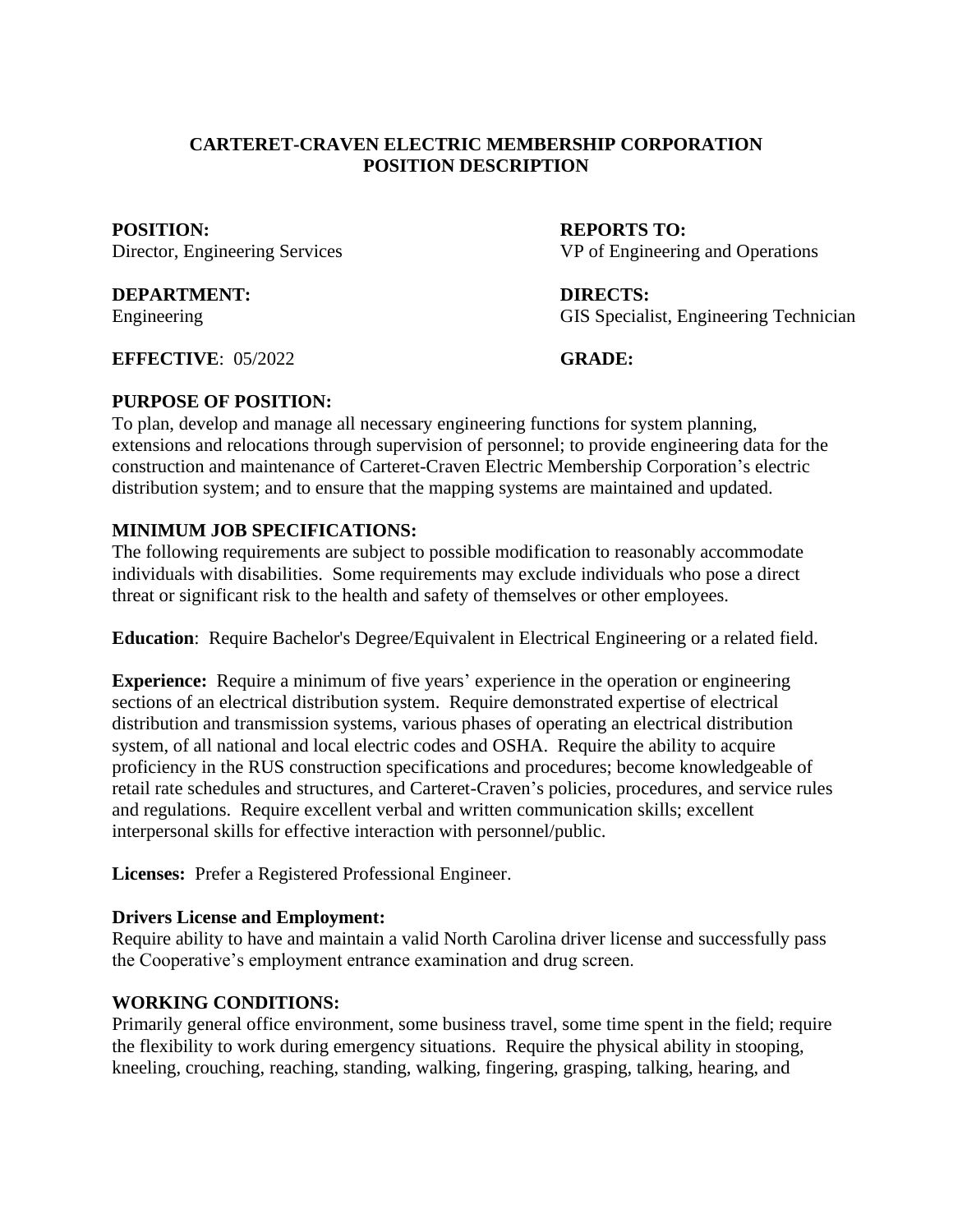defined light work. Require visual acuity in machine operation (a) and (c). Exposure to outside environmental conditions on an infrequent basis.

#### **WORKING RELATIONSHIPS**:

Internal: Two-way communication with immediate supervisor to obtain direction, instruction, approval; to provide work related information in a timely manner; with subordinate staff to provide direction, instruction, approvals; with other departments to provide technical engineering assistance.

External: Demonstrates an awareness that the job exists to effectively serve each and every customer, and at every opportunity to achieve increased customer and public understanding for support of the Cooperative.

# **ESSENTIAL DUTIES:**

**Note**: The following are the essential duties of this position and do not include marginal functions that are incidental to the performance of fundamental job duties. The scope and duties of a given position may change or be temporarily altered based on the business needs of Carteret-Craven Electric Cooperative.

This document does not create an employment contract, implied or otherwise, other than an "at will" employment relationship

- 1. Effectively plans, develops, and recommends appropriate policies for the most reliable, safest and economical electrical and distribution system.
	- A. Ensures the distribution system is designed, constructed, and maintained to meet or exceed RUS, Cooperative, and NESC specifications.
	- B. Ensures economical considerations are based on sound engineering principles.
	- C. Effectively and efficiently coordinates personnel and resources engineering, materials, construction.
	- D. Ensures coordination with other utilities in accordance with established guidelines.
	- E. Effectively directs the proper design and staking of the distribution system through subordinate personnel.
	- F. Effectively directs the proper design, maintenance, and construction of the transmission system and distribution substations through subordinate personnel and contract personnel.
	- G. Effectively directs the efficient security and coordination of materials and supplies through subordinate personnel and the Purchasing Department.
	- H. Effectively directs contractors in large construction or conversion projects.
- 2. Effectively prepares and recommends the Engineering Department budget as it relates to system improvements and maintenance needs on the distribution system, short- and longrange plans, and the work plan to CEO and General Manager.
	- A. Annually prepares and recommends the budget and work plan within allotted timeframe.
	- B. Effectively recommends short- and long-range departmental plans, as directed.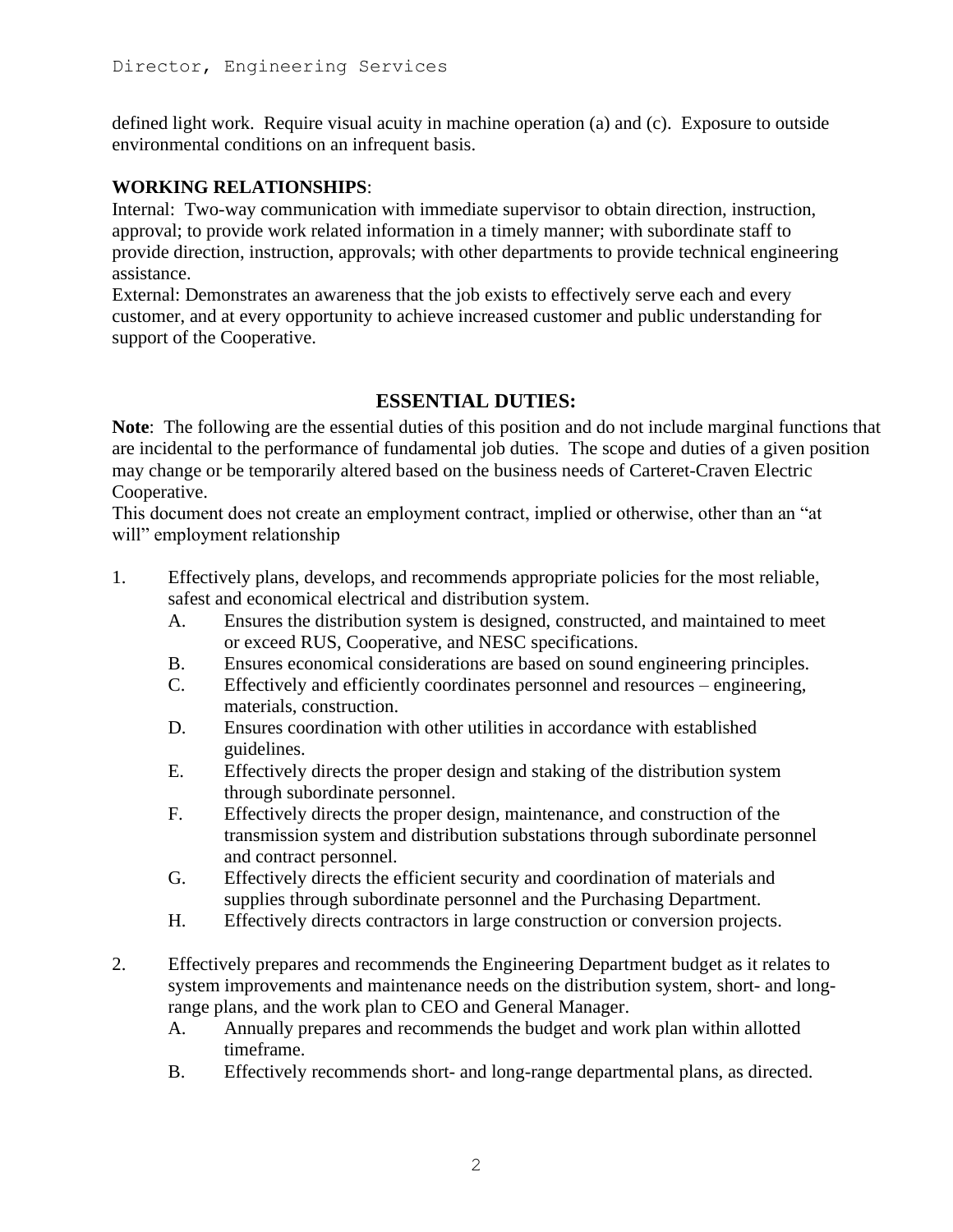- C. Annually reviews system demands, design limitations, power factors and takes corrective actions in a timely manner.
- D. Assists in preparation of Construction Work Plans as directed.
- E. Prepares contracts per Cooperative and RUS standards for Work Plan items performed by outside contractors.
- F. Ensures that approved work plan items are staked and constructed within allotted time frames.
- G. Performs system distribution coordination studies as directed.
- H. Ensures distribution system coordinating studies coordinate with relay and substation breaker settings for safe and reliable service.
- 3. Ensures Cooperative right-of-ways are cut for new line construction projects.
	- A. Ensures assigned work is completed in accordance with RUS specifications and Cooperative procedures.
	- B. Obtains and/or ensures easements have been secured from customers to cut rightof-way and construct electric facilities on their properties.
- 4. Ensures Cooperative mapping systems are maintained and updated.
	- A. Keeps abreast of new and improved technologies related to utility mapping systems and recommends needed enhancements and improvements.
	- B. Maintains software ties between the mapping system, billing system, and engineering software for accurate and efficient transfer of data.
	- C. Directs mapping personnel duties to ensure completion in a proper and timely manner.
	- D. Communicates with the IT Department on issues affecting the transfer of data, system upgrades, and enhancements to ensure coordinated efforts between departments.
- 5. Effectively manages subordinate personnel to ensure safe and efficient operation for increased productivity and promotes an atmosphere/environment conducive to good employee morale.
	- A. Conducts periodic staff meetings for purposes of communication.
	- B. Analyzes both workloads and schedules on a regular basis.
	- C. Accurately identifies and schedules employee training needs and recommends training sources.
	- D. Monitors performance and conducts performance appraisals consistent with established time frames to support recommended salary adjustments and effective personnel discussions.
	- E. Accurately records all required data to support hires, terminations, and other personnel actions.
	- F. Ensures a timely response to all valid employee concerns.
- 6. Effectively addresses customer complaints; investigates and recommends effective solutions to customer complaints in a timely manner.
	- A. Keeps supervisor informed of any unusual customer complaints.